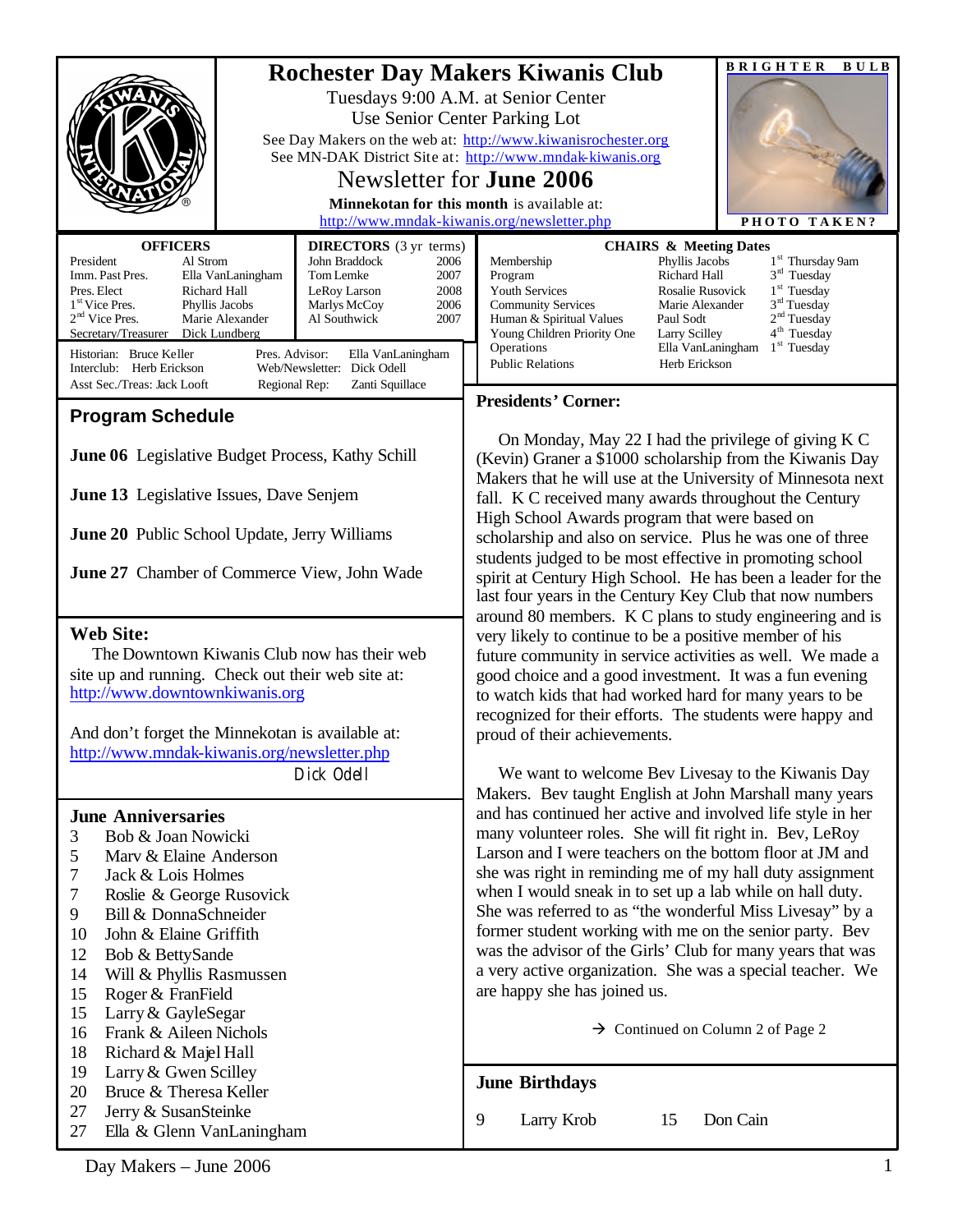## **Secretary/Treasurers Report – May'06**

| Bank Balance as of 4/30/06:    |              | \$16,073.92         |
|--------------------------------|--------------|---------------------|
| <b>Administrative Account:</b> |              | \$10,872.02         |
| Service Account:               |              | $\frac{\$}{937.05}$ |
| Hockey/YCPO:                   |              | \$1,484.60          |
| <b>Bike Repair:</b>            | $\mathbb{S}$ | 50.75               |
| Chili Feed                     |              | \$2,729.50          |

**Day Makers on leave:** Judy Lien

**April Service Hour Statistics:** 645 hours by 52 members, 67% Participation.

## **May 9, 2006 Board Meeting Highlights:**

The board discussed the upcoming District Convention in St. Cloud and the International Convention in Montreal this summer.

## **COMMITTEE REPORTS**

**Membership-** The board accepted a membership application from Bev Livesay.

**Program** - Since July 4 is a Tuesday; our meeting that week will be on Thursday July 6th. Our annual club picnic will be on July 11th at Quarry Hill Park. Our Annual Banquet meeting will be on September 27th upstairs at the Senior Center.

**Operations** - The nominations committee has nominated the following to fill the offices to be vacated on September 30th: Second VP- LeRoy Larson, Two Year Director – Frank Nichols, Three Year Directors – Ken Reding and Jim Morton.

**Community Service** - The Salvation Army will have a meeting of its Food Shelf volunteers on May 16th to discuss possible improvements.

**YCPO** - The Day Makers made a contribution of \$200 to the CCR&R Car Seat Program, and a contribution of \$200 to the CCR&R Family Fun Night. The Parenting Fair at Rochester Fest will be held on June 21st. There is still a sales tax issue with the provider of the rides.

**Youth Services** - The scholarship applications were reviewed and a candidate to receive our scholarship was selected. President Al Strom will present the scholarship at the Century High School Awards Night on May 22nd.

**IDD** - Phyllis has 26 HyVee Coupon Books left.

Richard Lundberg, Secretary/Treasurer

**President's Corner**: (continued from page 1)

 Two of our recent programs have featured some exciting ideas for the future of Rochester. Sally Galligher, the director of the Senior Citizens Center, talked about the wealth of programs and activities offered at the center and the increasing number of seniors participating. They definitely will need more space and are getting ready for a community effort toward that end. We are more aware than most of their competent staff and the excellent services that they provide. Good luck on their efforts.

 Tony Sertich is the new Executive Director of the Rochester Symphony and Chorale. His credentials are impressive and interesting, working with Jim Henson and the Muppets and with Charles Schultz and Peanuts. He told us about the symphony and chorale plans to expand and hopefully build an improved facility. Both presentations pointed out that Rochester is growing and that there is a need to provide amenities to attract people to our community. There are a lot of good things about Rochester and it is good to be made aware of them.

 Future events are our picnic in July, the International Convention in Montreal June 29 – July 1, and the District Convention in St. Cloud on August 4-5. Put them on your summer calendar now that summer is here. Enjoy it! Remember - Taste what you eat and smell what you breathe.

## Al Strom

**Enjoy the humor:** Happy Father's Day, June 18th

If men can run the world, why can't they stop wearing neckties? How intelligent is it to start the day by tying a noose around your neck?

**Men are just simply happier people, and here is why...**-

- Your last name stays put.
- The garage is all yours.
- Car mechanics tell you the truth.
- Same work, more pay.
- Wrinkles add character.
- Phone conversation are never over 30 seconds.

- You don't have to stop and think of which way to turn a nut on a bolt.